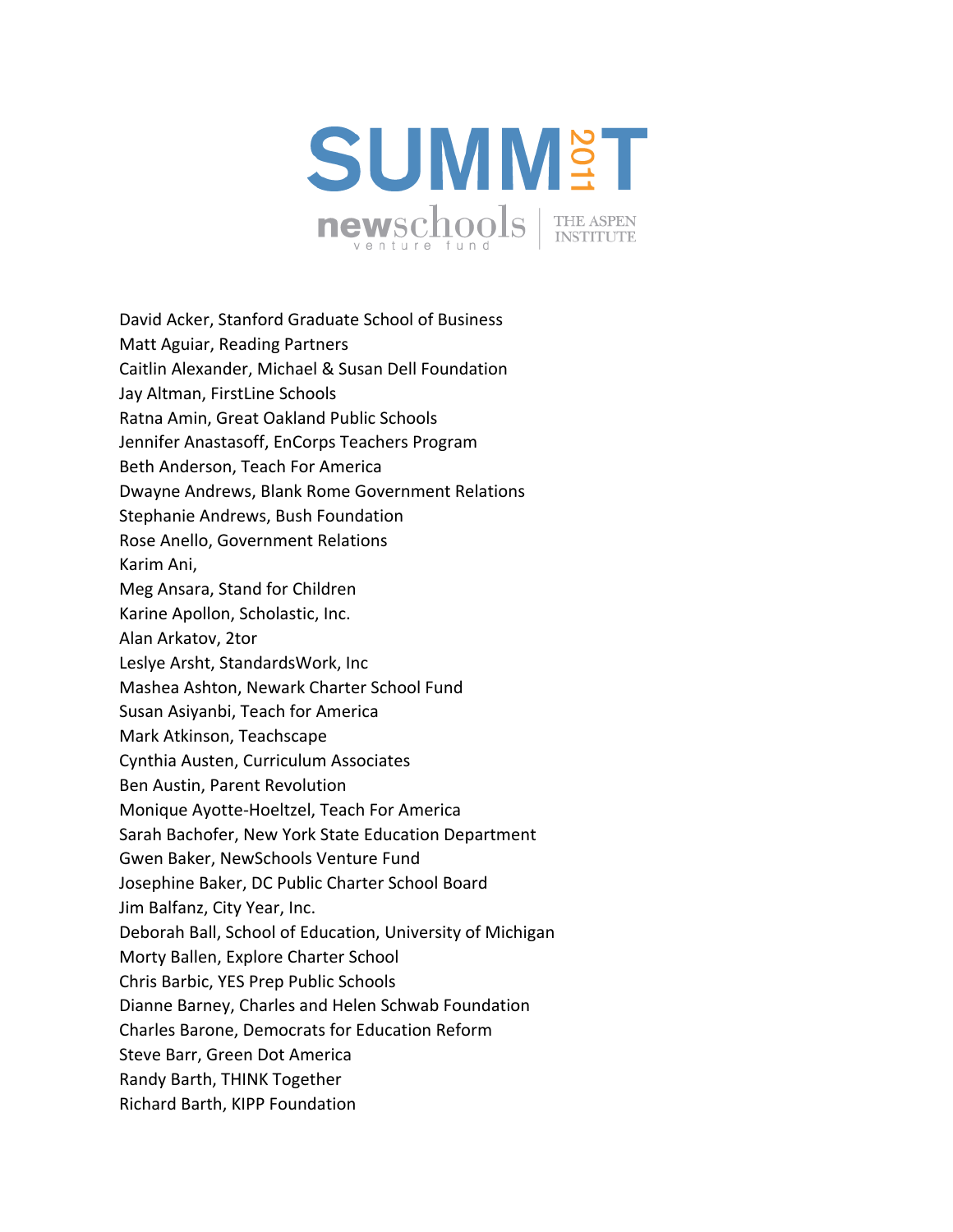Meredith Bates,

Antonio Battaglia, BELL (Building Educated Leaders for Life)

Tammy Battaglino, The Parthenon Group

Frank Baxter, Jefferies & Company, Inc.

Ethan Beard, Facebook

Stacy Beardsley, Civitas Schools

Lars Beck, Scholar Academies

Ron Beller, Branch Hill Capital

Catharine Bellinger, Students for Education Reform

Scott Benson, Bill and Melinda Gates Foundation

Larry Berger, Wireless Generation

Alexandra Bernadotte, Beyond 12

Bradley Bernatek, FSG

Blaise Bertrand, IDEO

Jacklyn Bezos,

Yasmin Bhatia, uplift education

Allison Bhusri, Gateway Public Schools

Richard Billings, Rocketship Education

Jon Bischke,

Crystal Bish, National Center on Time and Learning

David Blake, Zinch

Ralph Bland, Detroit Edison Public School Academy

Steve Blank, K and S Ranch

Maia Blankenship, Mass Insight Education

Jim Blew, Walton Family Foundation

Emily Bobel, Teach For America ‐ Bay Area

Samir Bolar, Deloitte LLP

Ryan Bollenbach, Tustin Unified School District

Luciana Boone, The Black Alliance For Educational Options

Douglas Borchard, New Profit Inc.

Katie Bouton, Koya Consulting

Matt Bowman, EdSurge

Mikaela Boyd, Bain & Company

John Bracker, Watkinson School

Becca Bracy Knight, The Broad Center for the Management of School Systems

Elizabeth Bradford, Stanford Graduate School of Business & Graduate School of Education

Timothy Brady, Imagine K12

John Branam, Grantmakers for Education

David Brand, 100 Black Men of America

Andrew Bray, Charter School Growth Fund

Eduardo Briceno, Mindset Works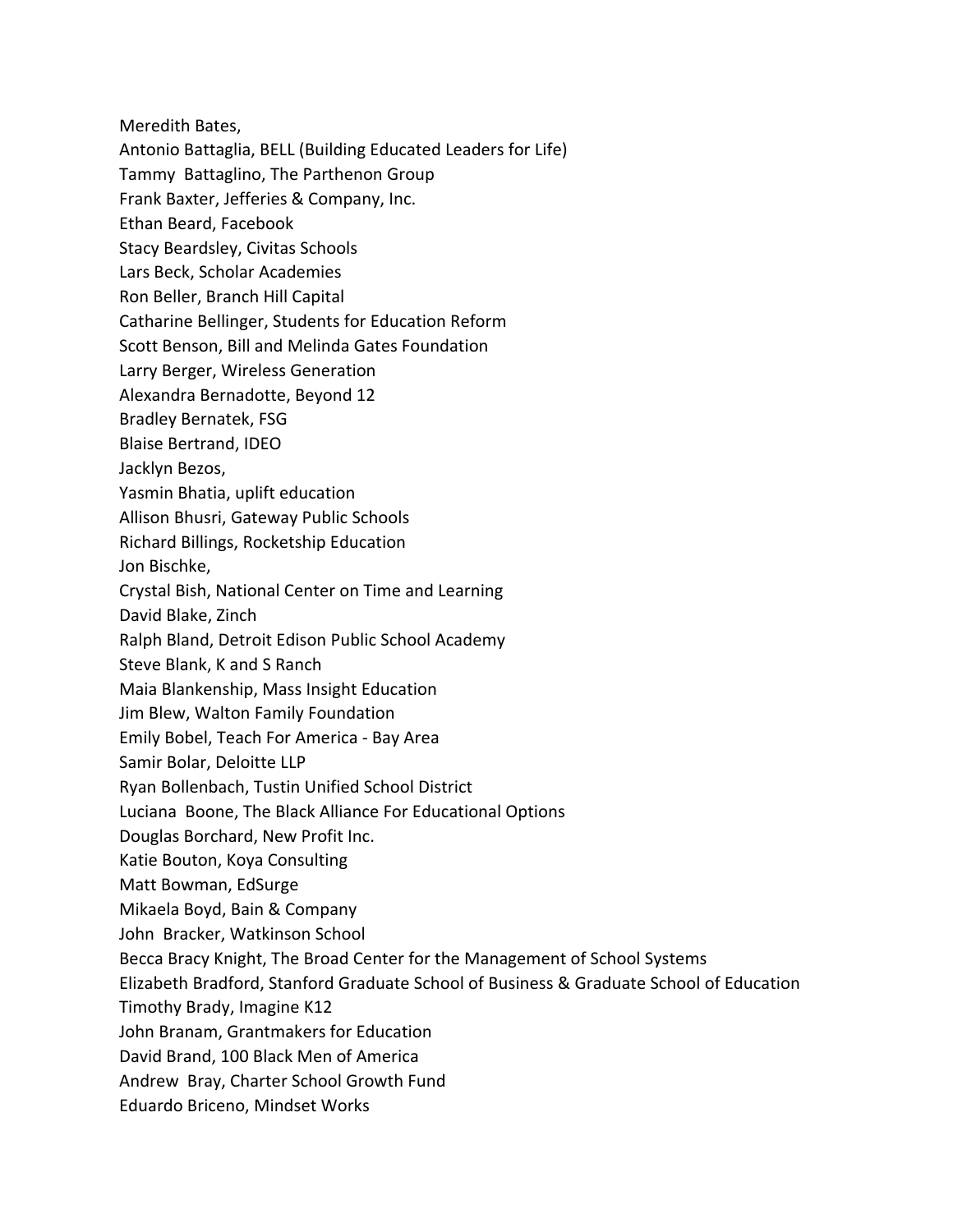Kerri Briggs, George W. Bush Institute Rhonda Broussard, St. Louis Language Immersion Schools Linda Brown, Building Excellent Schools Tim Brown, IDEO Andrew Broy, Illinois Network of Charter Schools Catherine Brozowski, Orfalea Foundations S. Joseph Bruno, Building Hope Jane Bryson, Stanford GSB Michael Burdick, Ops For Good Leslie Burlock, Gateway Public Schools Laurie Burruss, lynda.com Judy Burton, Alliance College‐Ready Public Schools Maryellen Butke, RI‐CAN Brook Byers, Kleiner Perkins Caufield & Byers Alice Cain, Darlene Callands, The Black Alliance For Educational Options Cheye Calvo, The Seed Foundation Ian Cameron, Self Cecily Cameron, EGG Foundation Jeff Camp, Full Circle Education Fund Kenneth Campbell, Black Alliance for Educational Options Christine Campbell, UW‐CRPE Sarah Campbell, KIPP DC Matt Candler, 4.0 Schools Lee Canter, CT3 Dawn Cardon, Stanford Graduate School of Business / School of Education Shawn Carolan, Menlo Ventures Jennifer Carolan, NewSchools Venture Fund Jason Cascarino, The Chicago Public Education Fund Ronald Chaluisan, New Visions for Public School Angel Chang, NewSchools Venture Fund Linda Chaput, Agile Mind, Inc. Jonas Chartock, Leading Educators Geoffrey Cherry, Perspectives Charter Schools Stacey Childress, Bill & Melinda Gates Foundation Caroline Chiles, Roll Global Stacey Chin, NewSchools Venture Fund Tara Chklovski, Iridescent April Chou, NewSchools Venture Fund Angela Christophe, National Alliance for Public Charter Schools Wayee Chu, NewSchools Venture Fund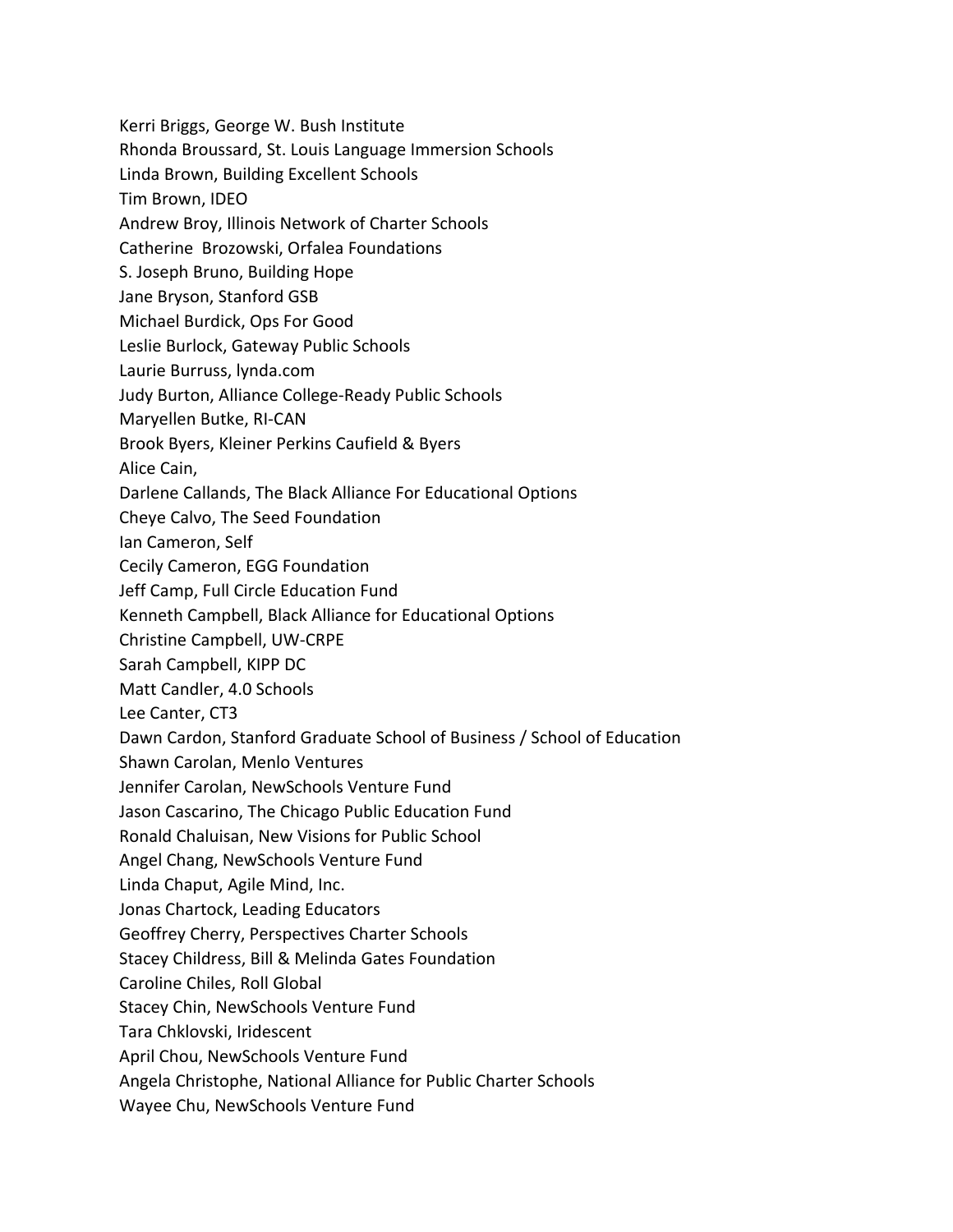Dennis Ciccone, Carnegie Learning George Cigale, n/a Adam Cioth, Rolling Hills Capital David Ciulla, ReadWorks/Urban Education Exchange Darryl Cobb, Charter School Growth Fund Amy Coe Rodde, The Bridgespan Group Celine Coggins, Teach Plus Susan Colby, Stupski Foundation Anthony Colon, AJ Colon Consulting Richard Colvin, Education Sector Jim Connor, Sand Hill Angels Jacqueline Cooper, Black Alliance for Educational Options Elizabeth Corcoran, EdSurge Michael Cordell, Friendship Public Charter School Marci Cornell‐Feist, The High Bar Teresita Covarrubias, Stanford University Jonathan Cowan, KIPP Foundation Rich Crandall, Stanford d.school Jill Crawford, Civic Builders Becky Crowe, Proof Points Brendan Cullen, Education Pioneers Christopher Cullen, BetterLesson Katrina Currier, Nadya Chinoy Dabby, The Broad Foundation Lisa Daggs, Newark Charter School Fund Ben Daley, High Tech High Timothy Daly, The New Teacher Project James Daly, TED Conferences Caroline Damon, Stanford University John Danner, Rocketship Education Elise Darwish, Aspire Public Schools Purav Dave, Genentech Jacquelyn Davis, ED‐Volution Education Group Pyper Davis, The SEED Foundation Cristina De Jesus De Jesus, Green Dot Public Schools Luis de la Fuente, The Broad Foundation John Deasy, LAUSD Kathleen deLaski, StudentsFirst Cara Delzer, Stanford Graduate School of Business Susan Depianto, Google Jean Desravines, New Leaders for New Schools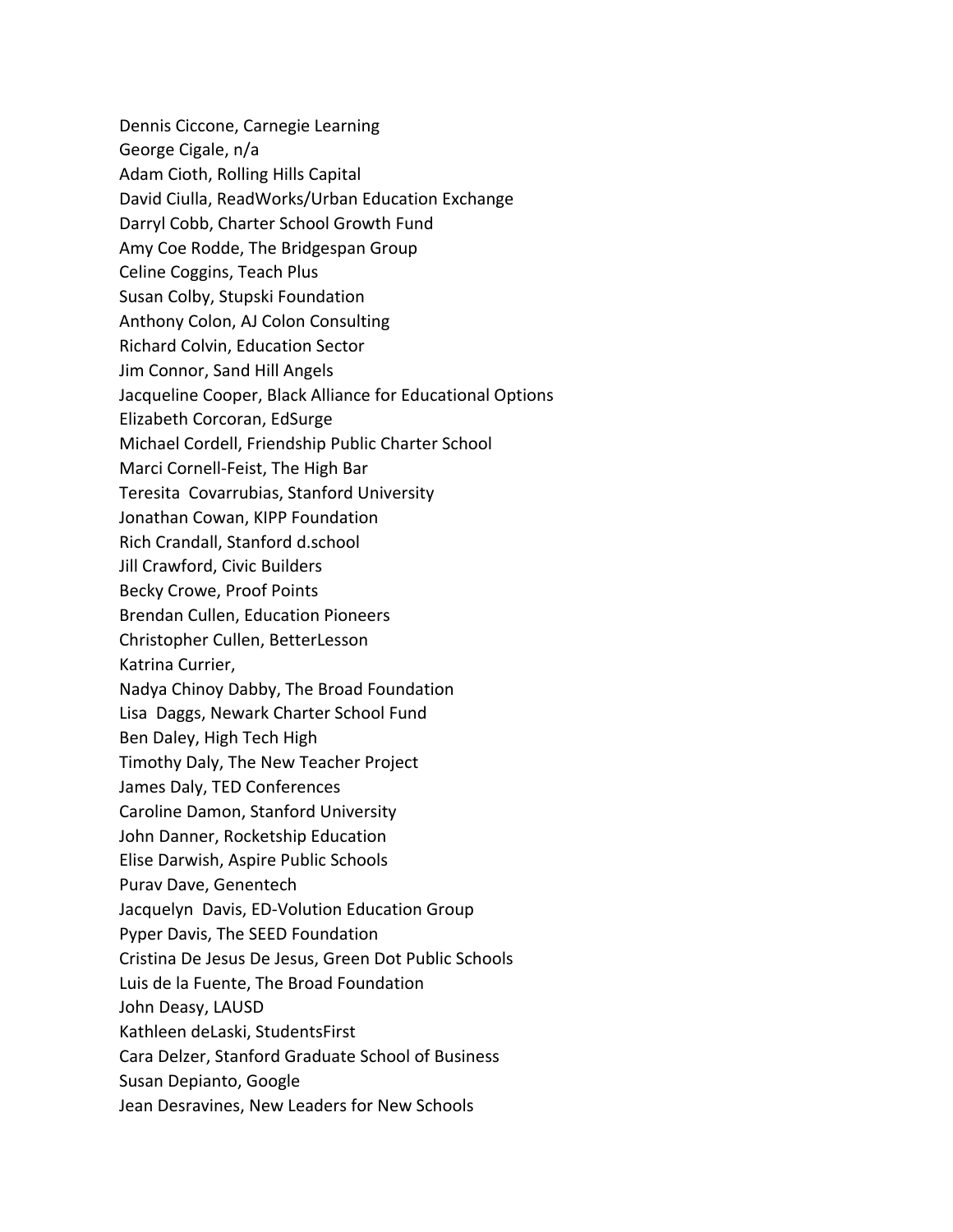Naomi DeVeaux, FOCUS Tod Diamond, Curriculum Associates Arelis Diaz, W.K. Kellogg Foundation Ashley Dills, Civic Builders Ann Doerr, Ann Doerr John Doerr, Kleiner Perkins Caufield & Byers Jason Dolan, University of California, Berkeley Scott Donohue, Year Up Bay Area Beverly Donohue, New Visions for Public Schools Bruce Dos Santosa, UC Berkeley Elizabeth Dressel, Arthur Bokman Associates Lauren Dutton, KIPP Bay Area/ Peer Health Exchange Josh Edelman, District of Columbia Public Schools Jonah Edelman, Stand for Children Frederick Edelstein, Public Private Action Virginia Edwards, Education Week Nick Ehrmann, Blue Engine Roxanna Elden, Book: "See Me After Class" / School District: Miami‐Dade County Public **Schools** Jacqueline Elliot, PUC Schools Alison Elliott, Jane Ellis, Self‐Help Dai Ellis, Excel Academy Charter Schools Ronni Ephraim, 2tor Inc. Amy Epstein, Leadership Public Schools William Erlendson, San Jose Unified School District Melissa Estrada, NewSchools Venture Fund Jessica Evans, Education for Change Julie Fabrocini, Bill & Melinda Gates Fooundation Kim Fairey, Horizons National Chris Farina, World Peace..and other 4th‐grade achievements David Feinberg, Launchpad Development Company Donald Feinstein, AUSL Maria Fenwick, Teach Plus Teresa Ferraguto Rita, Unlocking Potential Harris Ferrell, Achievement First Claire Fiddian‐Green, The Mind Trust Liza Finkelstein, Sidney E. Frank Foundation Rhonda Fischer, National Alliance for Public Charter Schools Laura Fisher, Leadership Public Schools, KBAS John Fisher, Doris & Donald Fisher Fund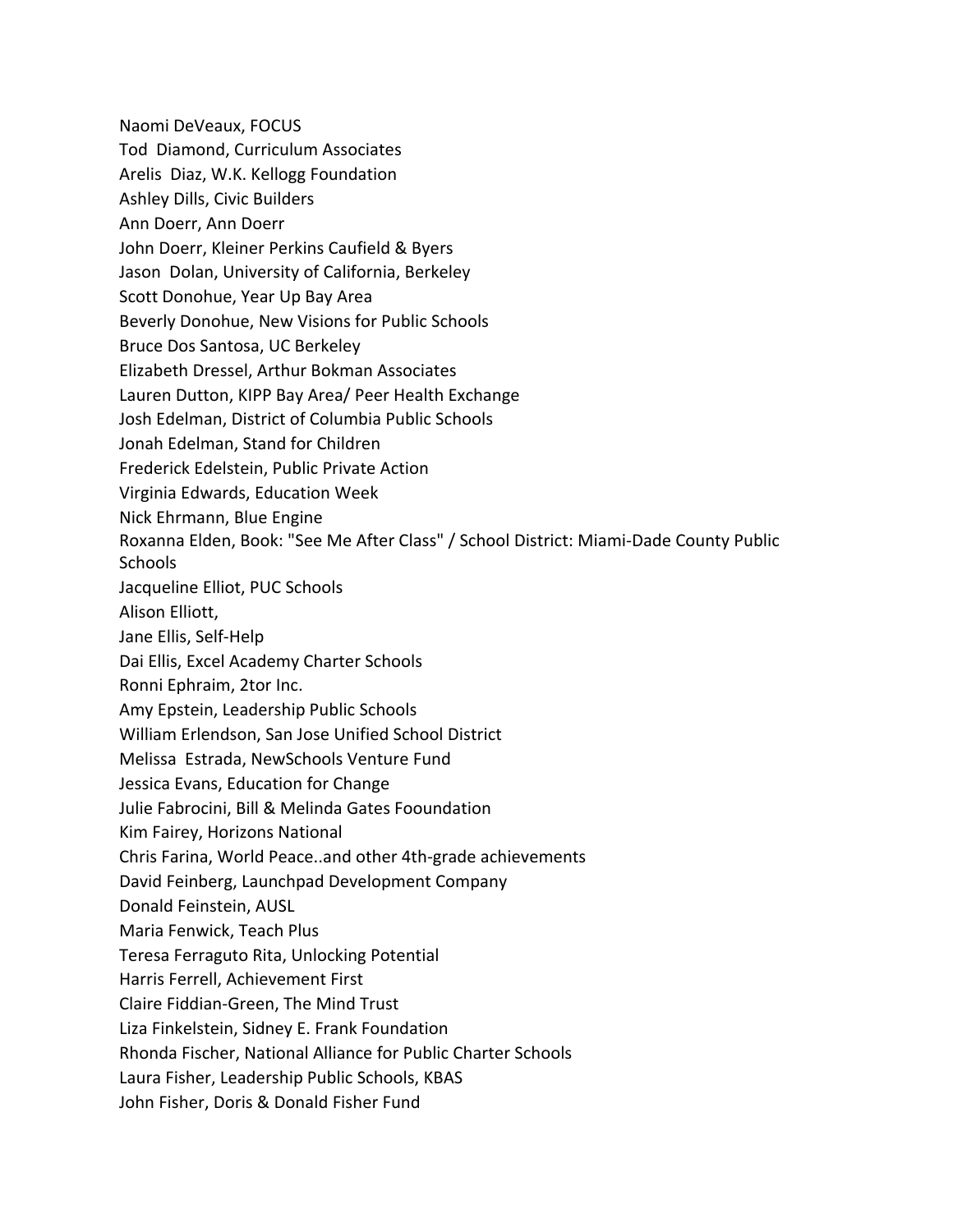Peter Fishman, NewSchools Venture Fund Sosanna Folz, NewSchools.Venture Fund Diego Fonstad, Zombie‐Cat.org Patricia Ford, Patricia Ford, Steans Family Foundation Ronald Fortune, Education.com Francesca Forzani, University of Michigan School of Education German Freiwald, UC Berkeley, Haas School of Business Mike Frobenius, THINK Together Aaron Fulk, Stanford University Howard Fuller, Institute for the Transformation of Learning at Marquette University Chris Gabrieli, Massachusetts 2020 Foundatioin Amit Garg, Norwest Venture Partners Liam Garland, Education Pioneers Kelly Garrett, Rainwater Charitable Foundation Omar Garriott, Adobe Kuelli George, Startup: Education Sajan George, Matchbook Learning Roy Gilbert, Grockit Abby Gillespie, Bellwether Education Partners Scott Given, Unlocking Potential Benjamin Glazer, Classroom Sense James Goenner, National Charter Schools Institute Eva Gonda, Stanford School of Education Vanessa Gonzalez, Stanford University Scott Gordon, Mastery Charter Schools Vandana Goyal, The Akanksha Foundation Jeffrey Graham, Pacific Charter School Development Chris Grapes, UC Berkeley, Haas School of Business Ethan Gray, The Mind Trust Jennifer Green, Urban Teacher Center Christina Greenberg, Christina L Greenberg Consulting David Greenberg, DSST Public Schools Brian Greenberg, Envision Schools Matthew Greenfield, Stonework Capital Joanne Greenstein, Rockefeller Philanthropy Advisors Jim Greer, Kongregate Rusty Greiff, Grockit Alex Grodd, BetterLesson Peter Groff, NAPCS Mark Gross, School Loop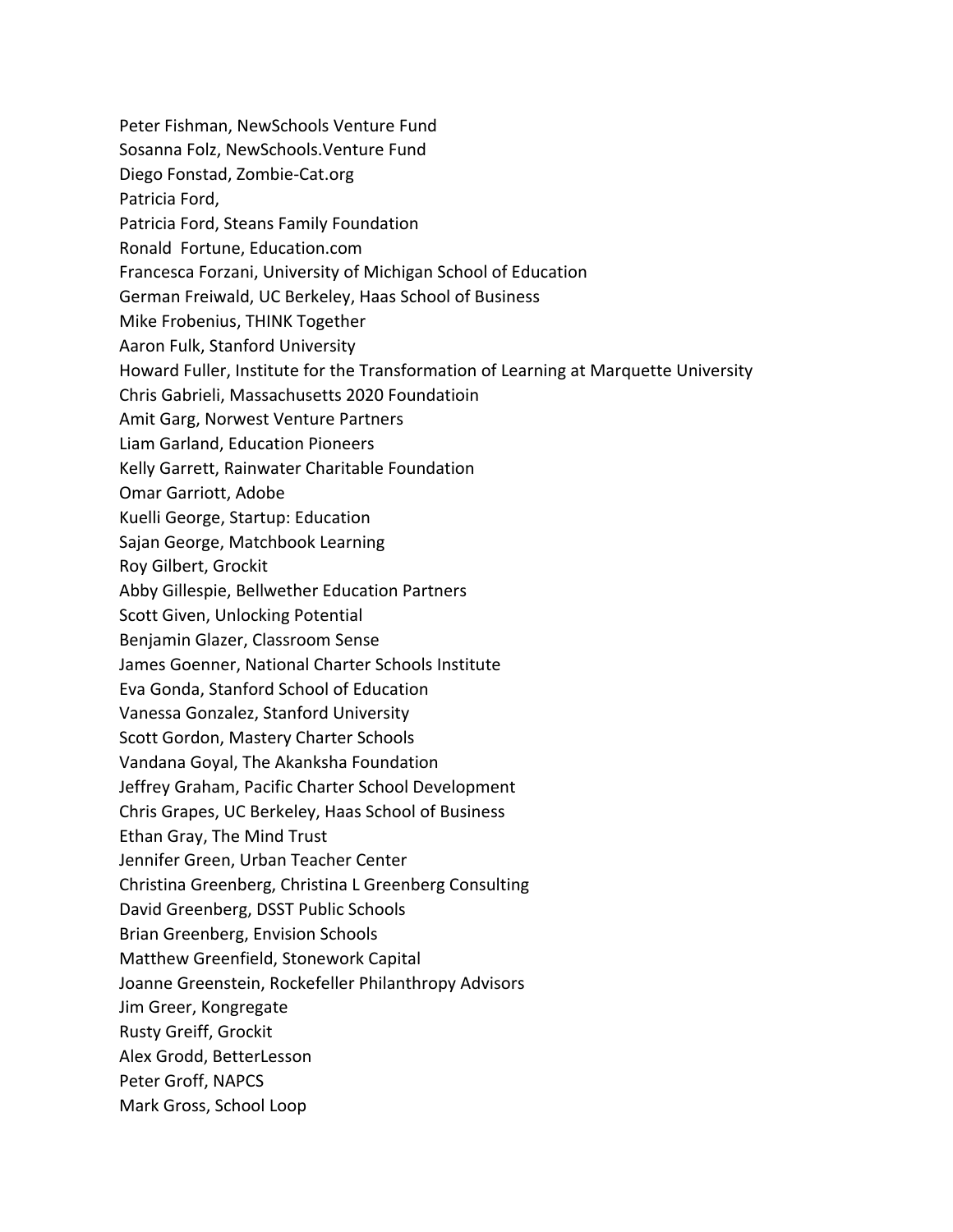Betheny Gross, UW‐CRPE Greg Gunn, City Light Capital Chaula Gupta, Teach For America Nishita Gupte, NewSchools Venture Fund Carolyn Hack, Uncommon Schools Kristoffer Haines, Rocketship Education Kevin Hall, Charter School Growth Fund Christina Hall, Urban Teacher Center Philip Halperin, California Education Partners Leah Hamilton, Carnegie Corporation of New York Scott Hamilton, Jonathan Harber, Schoolnet Danielle Harlan, Carnegie Foundation Garth Harries, New Haven Public Schools Charles Harris, SeaChange Capital Partners Danni Hartley, NewSchools Venture Fund Glen Harvey, test Bryan Hassel, Public Impact Michael Hassid, NewSchools Venture Fund Reed Hastings, Patrick Haugh, The Chicago Public Education Fund Thomas Hayes, Stanford University Beth Heaton, 4.0 Schools Bruce Heavin, Ted Hedgpeth, 2Revolutions Anil Hemrajani, Big Universe Learning, Inc. Kaya Henderson, District of Columbia Public Schools Donald Hense, Friendship Public Charter School Alex Hernandez, Joaquin Hernandez, the accelerated schools Philipp Herrmann, Stanford Graduate School of Business Frederick Hess, American Enterprise Institute Simon Hess, Civitas Schools Nolan Highbaugh, KIPP Foundation Jennifer Hines, YES Prep Public Schools Kevin Hinton, Betty Ho, NewSchools Venture Fund Natasha Hoehn, California Education Partners Jen Hollern, Startup:Education Laurence Holt, Wireless Generation Sonya Hooks, NYC Department of Education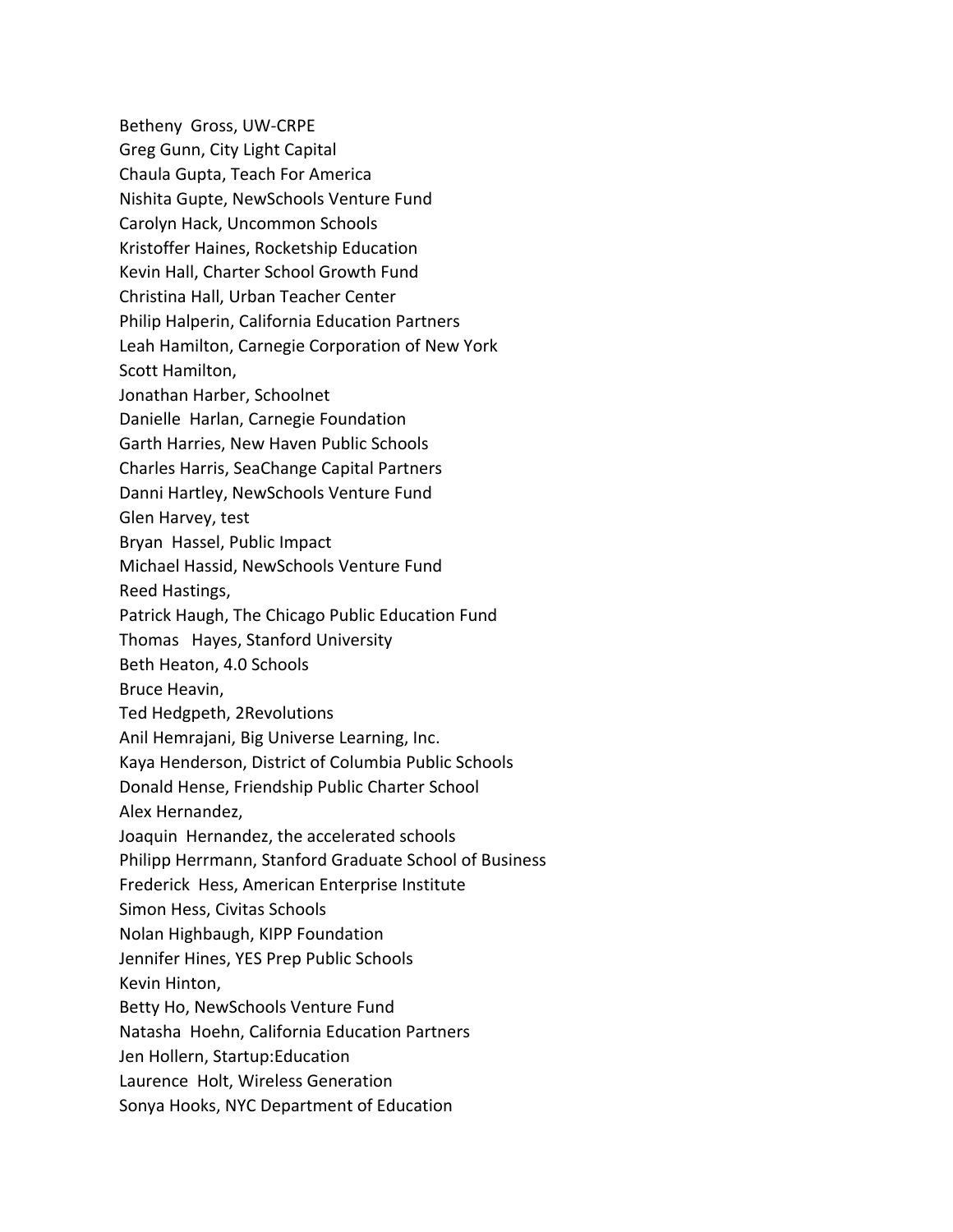Steve Hope, BelleJAR Foundation Rhonda Hopps, Perspectives Charter Schools Michael Horn, Innosight Institute Gisele Huff, Jaquelin Hume Foundation Rebecah Huffman, National Association of Charter School Authorizers Craig Huffman, Ascendance Partners Robert Hughes, New Visions for Public Schools Andrew Humphries, Stanford Heather Hund, Stanford GSB Yvonne Hunt, Legacy Venture John Hunter, The World Peace Game Foundation Ward Huseth, Charter School Growth Fund Carrie Irvin, Charter Board Partners Lin Ishihara, W. Clement & Jessie V. Stone Fnd. Sara Ittelson, Jeff Jablow, City Year, Inc. Bill Jackson, GreatSchools Ariel Jacobs, Aspen Institute Education & Society Program Kim Jacobson, Full Circle Fund Doug Jaffe, NYC Department of Education Carlin Janson, New Sector Alliance Katie Jaxheimer, Stanford Graduate School of Business Amy Jenkins, Monitor Group Glover John, Aim Schools Brandeis Johnson, The New Teacher Project Carlin Johnson Politzer, Summer Search Alex Johnston, CT Coalition for Achievement Now Melissa Jones, College Summit Kandace Jones, US Department of Education Lal Jones‐Bey, Deborah Julian, Banyan Tree Foundation John Kanberg, KIPP Foundation Jeremy Kane, LEAD Public Schools Monisha Kapila, ProInspire Dan Katzir, Dan Katzir John Katzman, 2tor, Inc. Anjali Kausar, Stanford Joe Keeney, 4th Sector Solutions/Charter School Tools Sarah Keh, The Prudential Foundation Kent Keirsey, Stanford Temp Keller, RISE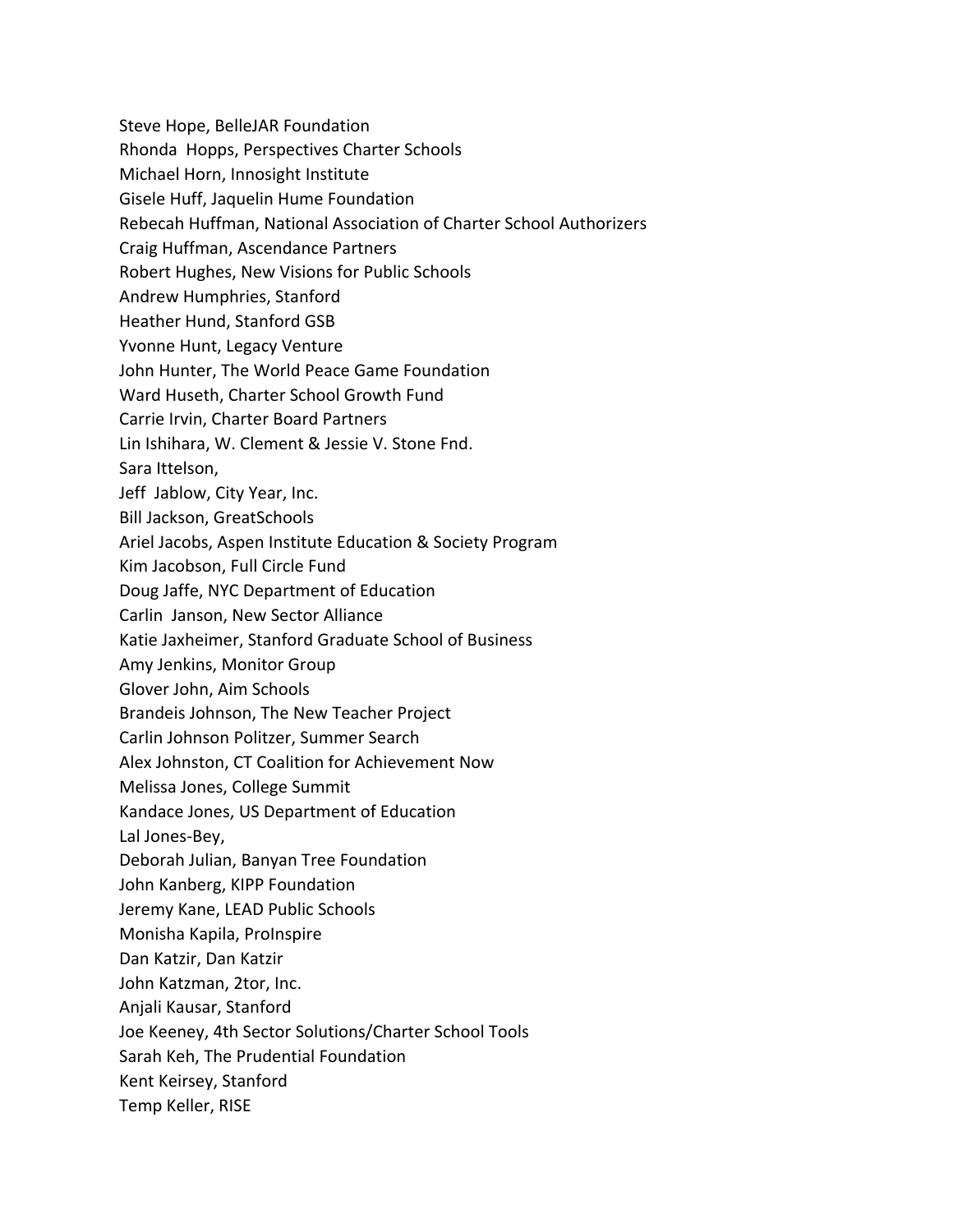Alison Kelley, Stanford Graduate School of Business Eli Kennedy, Pacific Charter School Development Lynn Kepp, New Teacher Center Todd Kern, 2Revolutions LLC Mike Kerr , KIPP Empower Academy Sal Khan, Khan Academy Renuka Kher , Tipping Point Community Julie Kidd, S. D. Bechtel, Jr. Foundation Anthony Kim, Education Elements Nina Kim Schultz, Google Kristi Kimball, The William and Flora Hewlett Foundation Neerav Kingsland, New Schools for New Orleans Heather Kirkpatrick, Aspire Public Schools Victor Klatt, Penn Hill Group Mark Kleger‐Heine, Partnership for Los Angeles Schools Kristyn Klei Borrero, Center for Transformative Teacher Training Jonathan Klein, Rogers Family Foundation Nicholas Klein, Imprint Capital Joel Klein, News Corporation Tony Klemmer, The Center for Better Schools Jason Kloth, Teach For America Janet Knupp, The Chicago Public Education Fund (The Fund) Ted Kolderie, Education|Evolving Matthew Kramer, Teach For America Nithya Krishnamoorthy, EdTech Entrepreneurship Lab Suzanne Kubach, PIE Network Hailey Kuhn, Waterford Institute Kai Kung, Intel Bill Kurtz, DSST Public Schools Anna Kurtz, NewSchools Venture Fund Lauren Kushman, NewSchools Venture Fund Mark Kushner, Flex Public Schools Jeff Kutash, FSG Robin Lake, UW ‐ CRPE Debbra Lang, Academy for Urban Leadership Laura Lauder, Lauder Partners, LLC Emily Lawson, DC Prep David Leahy, Canyon‐Agassi Charter School Facilities Fund Naryan Leazer, Milwaukee Chapter Black Alliance for Educational Options Karen Lee, The Broad Center Ebony Lee, Bill & Melinda Gates Foundation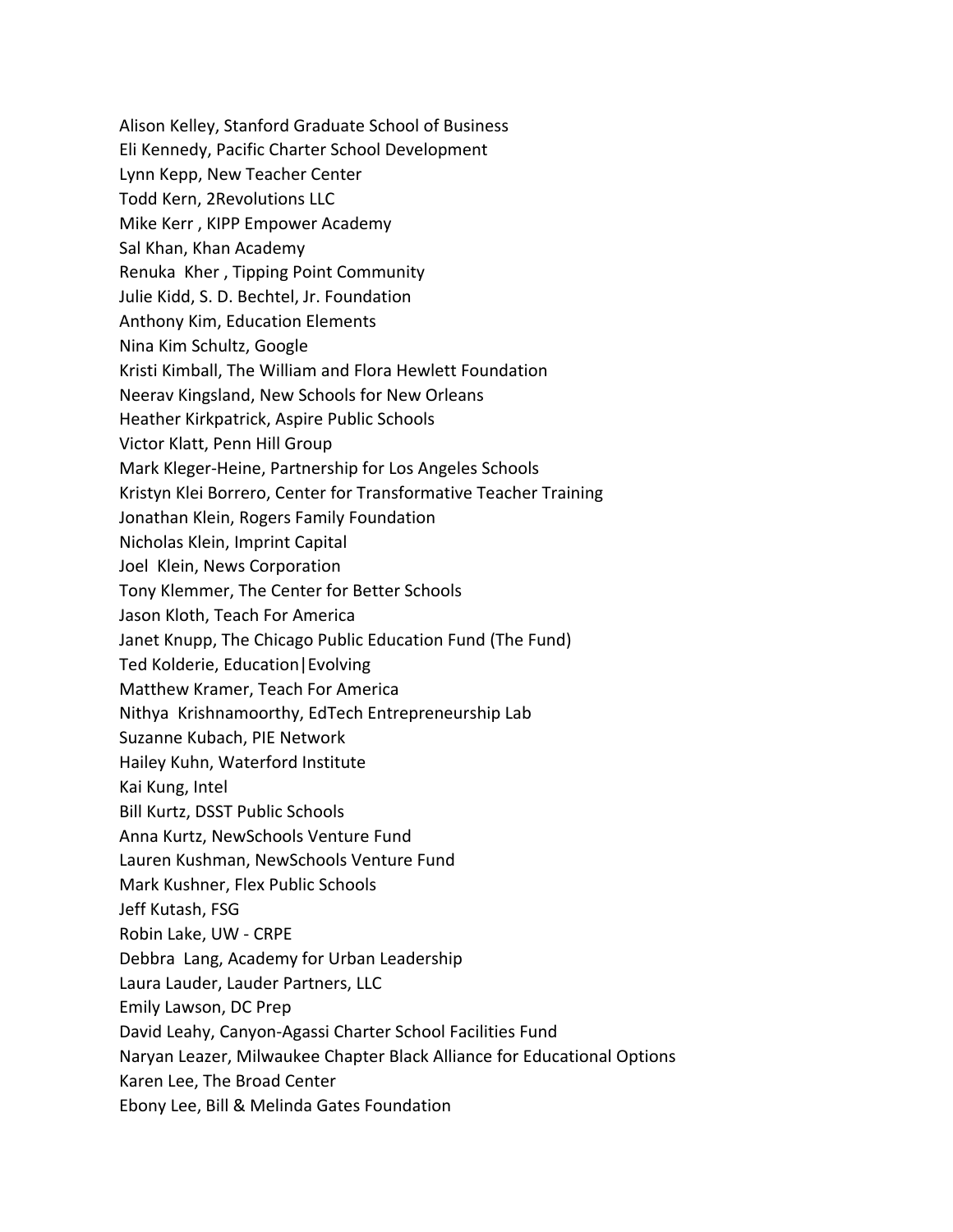Aileen Lee, Kleiner Perkins Caufield & Byers Gloria Lee, NewSchools Venture Fund Bob Lenz, Envision Schools Karen Leshner, Intrepid Philanthropy Foundation Mary Anne Lesiak Lesiak, AppleTree Institute Simmons Lettre, Charter Board Partners Natanya Levioff, GreatSchools Joshua Lewis, Salmon River Capital LLC Lynn Liao, Broad Center Aaron Lieberman, Acelero Learning Jordan Lloyd Bookey, Google John Lock, Kaplan Virtual Education Phyllis Lockett, Renaissance Schools Fund Lydia Logan, The Eli and Edythe Broad Foundation Michael Lombardo, Reading Partners Alan Louie, Imagine K12 Monisha Lozier, Bellwether Education Partners Jean Lu, UC Berkeley‐Haas School of Business John Luczak, The Joyce Foundation Cathy Lund, Walton Family Foundation Jack Lynch, Presence TeleCare Ziegenhagen Lynzi, Aspire Public Schools Alicia Maciel, THINK Together Colleen Mackay, ReNEW Schools Brent Maddin, Teacher U / Relay School of Education Marc Magee, 50CAN Michael Magee, Rhode Island Mayoral Academies Julie Maier, Charter School Growth Fund Steve Mancini, Doris & Donald Fisher Fund Brunno Manno, Walton Family foundation Lisa Margosian, KIPP Foundation Dave Margulius, Quizlet.com Maura Marino, NewSchools Venture Fund Anna Marks, NewSchools Venture Fund Michael Marriner, Roadtrip Nation Anne Martin, KIPP DC Alan Marty, Legacy Venture Joan Massey, Alliance College Ready Public Schools Ann Mathieson, Marin Community Foundation Vincent Matthews, San Jose Unified School District John Maycock, The Achievement Network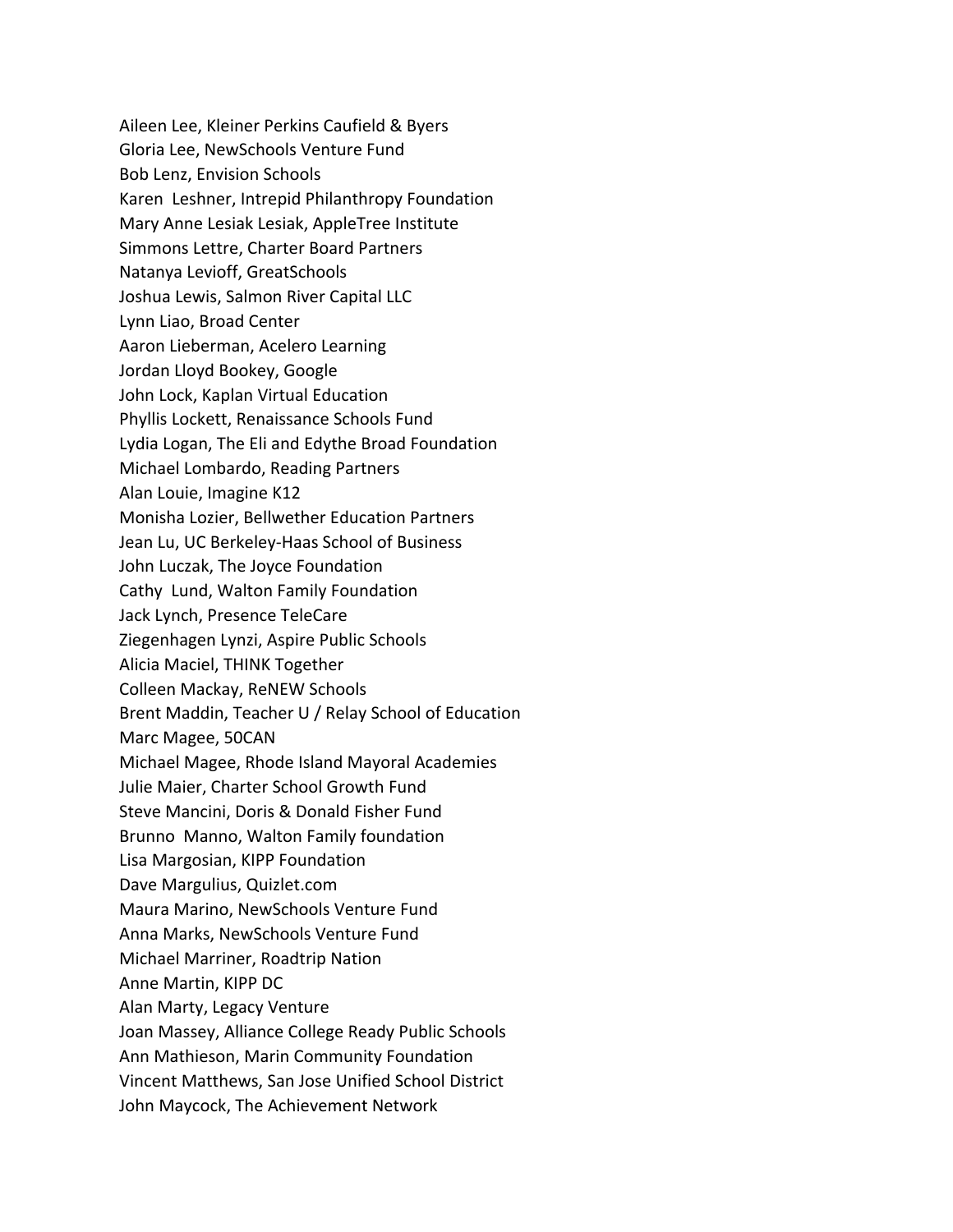Phil Mayer, Kaplan Ventures

Candace McAdams Pugatch, Emerson Collective

Brian McAllister, Roadtrip Nation

Jack McCarthy, AppleTree Institute for Education Innovation

Doug McCurry, Achievement First

Keith McDaniel, SERP

Mike McGalliard, LA's Promise

Deborah McGriff, NewSchools Venture Fund

Leigh McGuigan, The New Teacher Project

Daniel McLaughlin, New Leaders for New Schools

Sara Mead, Bellwether Education Partners

Mark Medema, Rocketship

Joyce Medina, Arizona Community Foundation

Samir Mehta, Product Management Professional

Ana Menezes, The New Teacher Project

Jordan Meranus, NewSchools Venture Fund

Steven Merrill,

James Merriman, NYC Charter School Center

Douglas Mesecar, Sylvan Learning

Whitney Metzger, Stanford University

Anthony Meyer, Meyer Ventures/The American Academy

Levram Michal, Fortune

Julie Mikuta, NewSchools Venture Fund

Talia Milgrom‐Elcott, Carnegie Corporation of New York

Rick Miller, California Office to Reform Education

Bill Miller, Miller Ventures

Scott Miller, Acelero Learning

Deborah Mintz, NewSchools Venture Fund

Derek Mitchell, Partners in School Innovation

Mollie Mitchell, The K12 Search Group

Mary Mitchell, Scholastic Education

Lois Mitchell, Orfalea Foundations

Ted Mitchell, NewSchools Venture Fund

Sunita Mohanty, Stanford University

Ellen Moir, New Teacher Center

Kelly Montes De Oca, PUC Schools

Michael Montoya, The Broad Center

Ken Moore, Moore Family Foundation

Scott Morgan, Education Pioneers

Jessica Morgan, Stanford Graduate School of Business

Elizabeth Morgan, America's Promise Alliance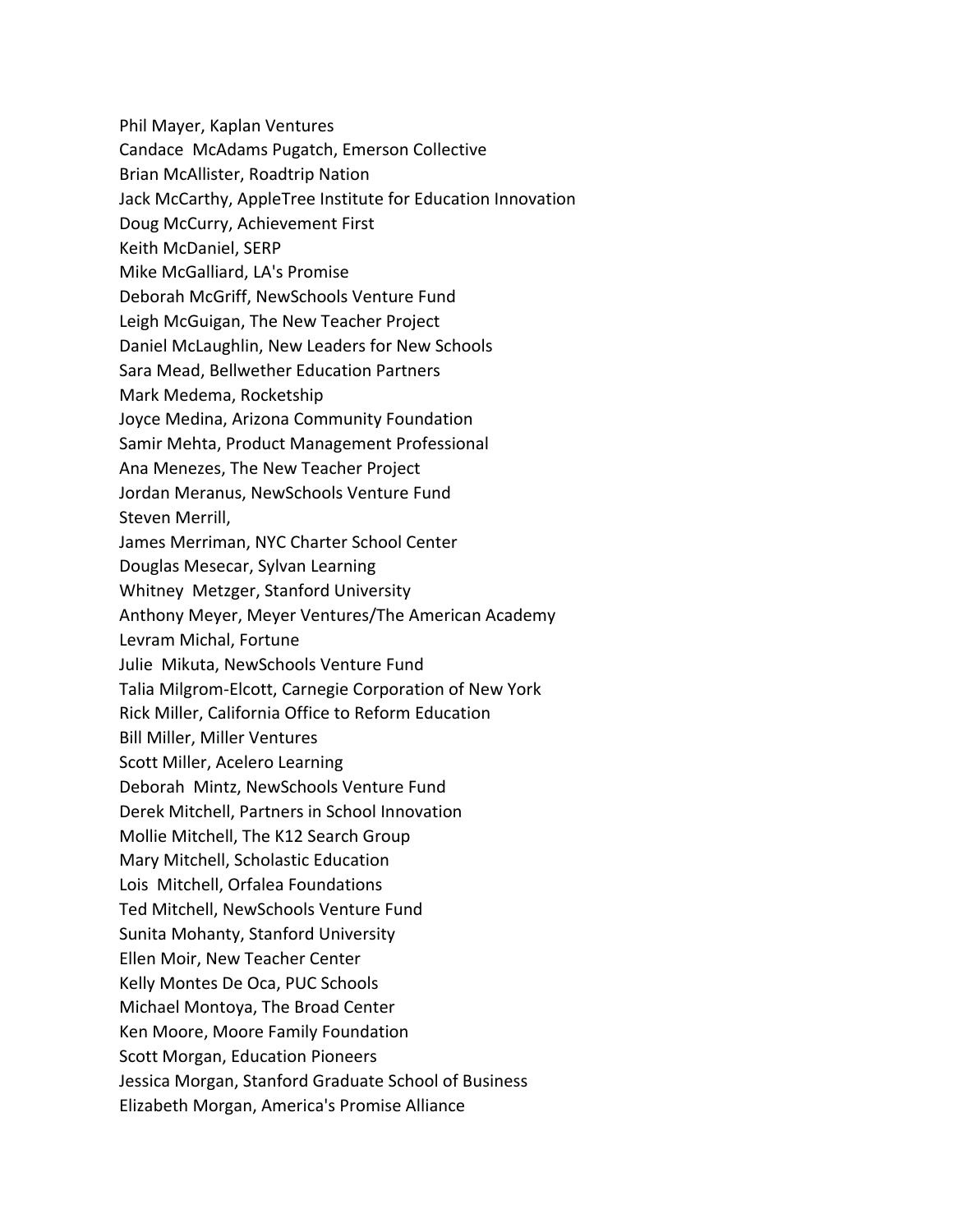Amy Main Morgenstern, Alexis Morin, Students For Education Reform Jan Morrison, TIES Teaching Institute for Excellence in STEM Eva Moskowitz, Success Charter Network Elizabeth Neale, School Leaders Network Garrett Neiman, SEE College Prep Christopher Nelson, Doris & Donald Fisher Fund Christine Nelson, DSST Public Schools Cheryl Niehaus, Michael & Susan Dell Foundation Jennie Niles, E.L. Haynes Public Charter School Lloyd Noronha, University of California, Berkeley Julie Obbard, Julie Obbard Consulting Rick Ogston, Carpe Diem Brian Olson, ConnCAN Jim O'Neill, Houghton Mifflin Harcourt Choon Cheng Ong, Stanford University Natalie Orfalea, Orfalea Foundations Percilla Ortega, Bay Area EdTech Lab Erin Osborn, BetterLesson Christopher Padula, Jumpstart Thompson Paine, Stanford University Jason Palmer, Kaplan Ventures Deborah Parizek, Henry Ford Learning Institute Adam Park, Beyond 12 Ali Partovi, Lizz Pawlson, Explore Schools Gavin Payne, Gavin Payne Consulting Roy Pea, Scott Pearson, Department of Education Mike Perigo, The Bridgespan Group Sonja Perkins, Menlo Ventures Rosemary Perlmeter, Uplift Education Jeffrey Pestrak, Mastery Charter Schools Dan Peters, Lovett & Ruth Peters Foundation Julie Petersen, Julie Petersen Michael Petrilli, Thomas B. Fordham Institute Marco Petruzzi, Green Dot Public Schools James Peyser, NewSchools Venture Fund Alanna Phelan, Stanford Graduate School of Business/School of Education Courtney Philips, KIPP Bill Phillips, New York Charter Schools Association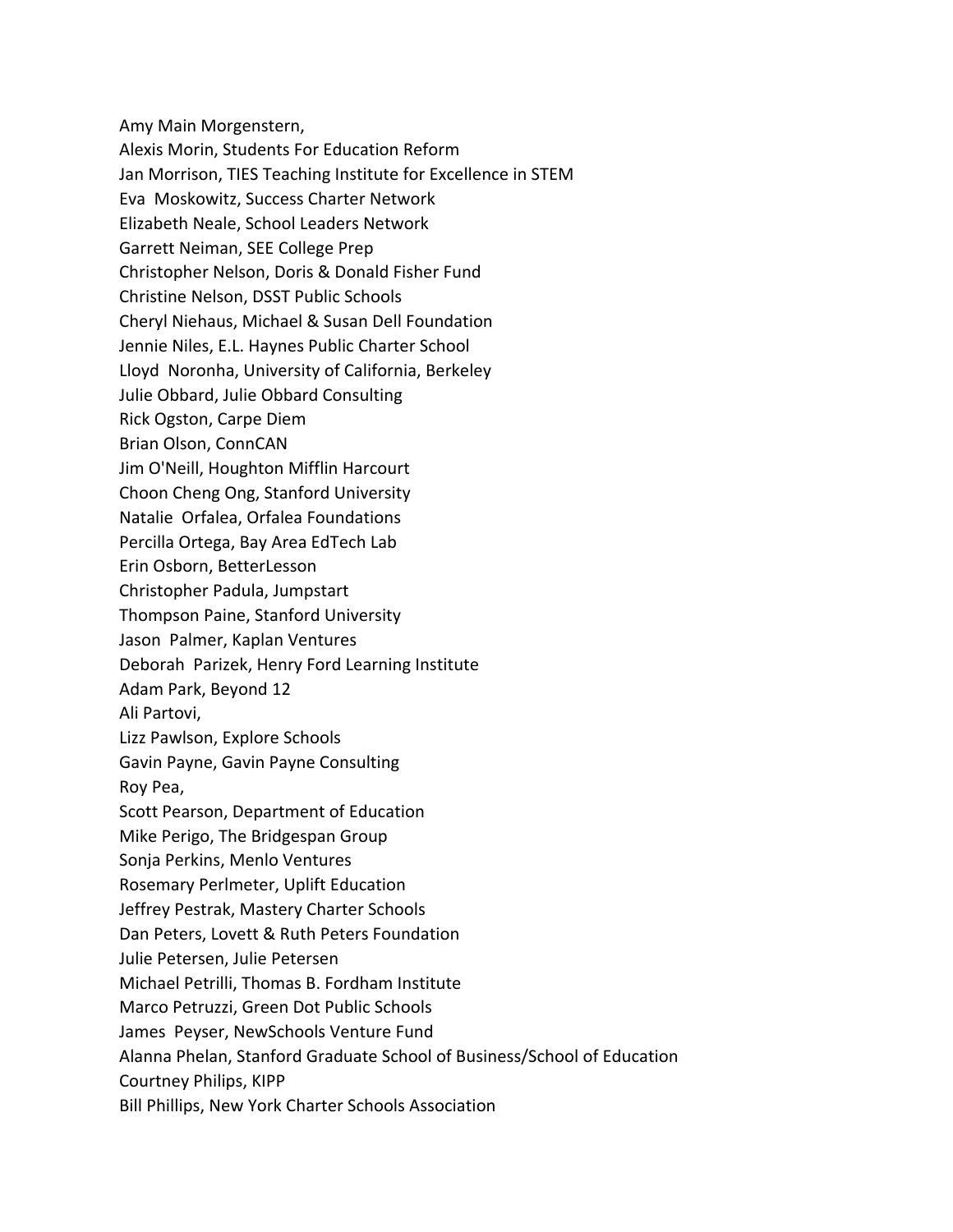Josh Phillips, Uncommon Schools

Christy Pichel, Stuart Foundation

Glenn Pierce, Canyon‐Agassi Charter School Facilities Fund

Michelle Pierre‐Farid, New Leaders for New Schools‐D.C.

Denise Pitchford, CEO Leadership Academy

Dr. Valerie Pitts, Larkspur School District

Andy Plattner, Plattner Communications & Public Affairs

Michelle Poon, UC Berkeley

Nancy Poon Lue, The Education Advisory Board (of The Advisory Board Company)

Denise Pope, Challenge Success Program

Adam Porsch, Bill & Melinda Gates Foundaiton

Laura Post, Leading Educators

Shauntel Poulson, Stanford University

Laurene Powell,

Eric Premack, Charter Schools Development Center

Ted Preston, The Achievement Network

Beth Purvis, Chicago International Charter School

Megan Quaile, Green Dot Public Schools

Miriam Raccah, Urban Teaching Corps

Geoff Ralston, Imagine K12

Prasad Ram, Ednovo

Abby Ramirez, Schools That Can Milwaukee

Kristi Ransick, NewSchools Venture Fund

Paula Rantz, Michael and Paula Rantz Foundation

Corri Ravare, Inner City Education Foundation

Benjamin Rayer, Rayer & Associates

Margaret Raymond, CREDO/Stanford University

Vipul Redey, Stanford University School of Education

Victor Reinoso, Georgetown University

Seth Reynolds, The Parthenon Group

Chris Reynolds, LEAD Public Schools

Edward Rice, Ironwood Equity Fund

Greg Richmod, NACSA

Kristin Richmond, Revolution Foods

Mark Rigdon, JPMorgan Chase

Benjamin Riley, NewSchools Venture Fund

Annie Riley, NewSchools Venture Fund

Doug Roberts, Educational Solutions Consulting LLC

Gary Robichaux, ReNEW Schools

Ref Rodriguez, Partners for Developing Futures

Geoffrey Roehm, Launch Expeditionary Learning Charter School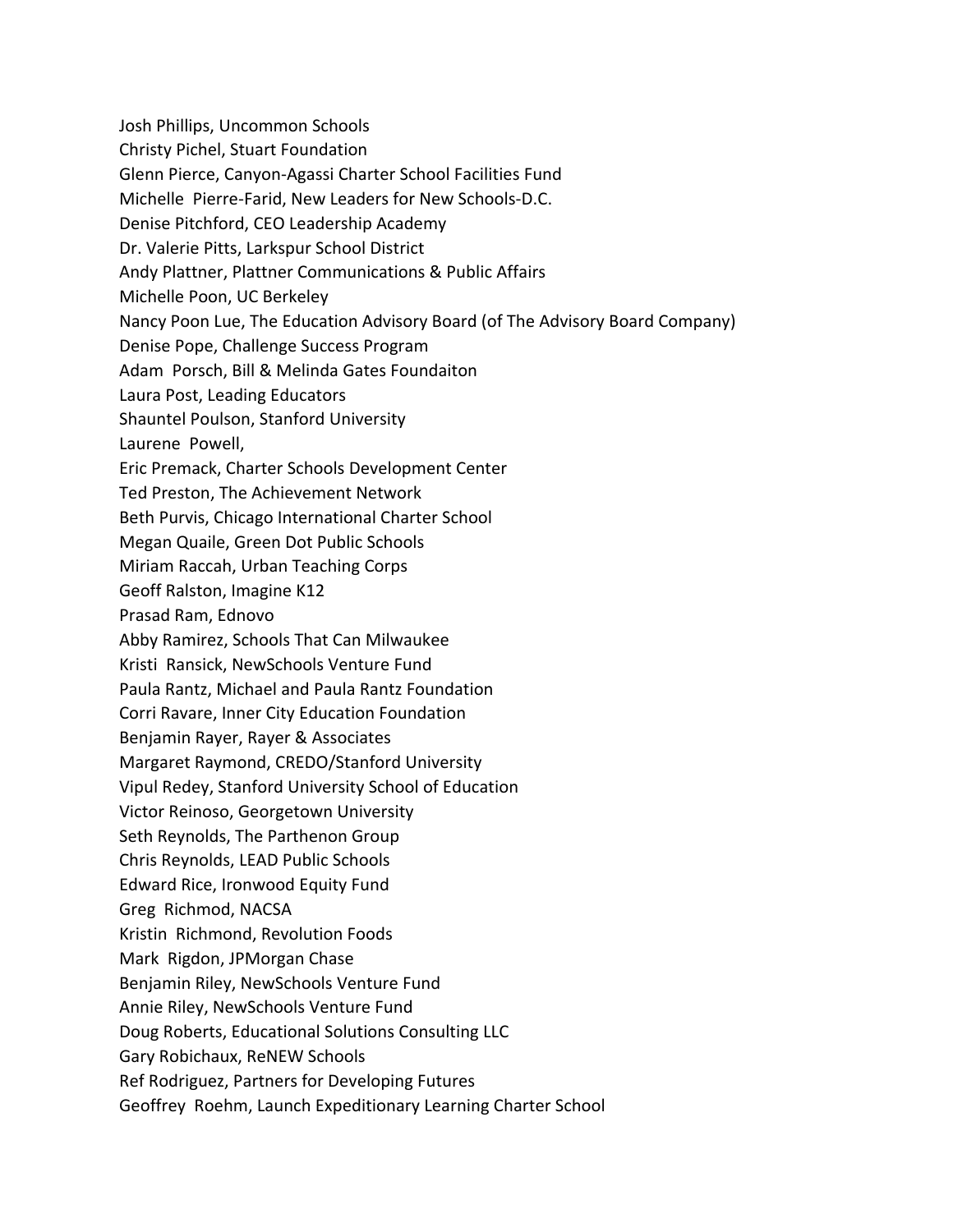Brian Rogers, Rogers Family Foundation Mike Ronan, Lighthouse Academies Inc Joel Rose, School of One Rachel Rosen, Stanford University Eldon Rosenow, Great Valley Academy Larry Rosenstock, High Tech High Adam Rosenzweig, NewSchools Venture Fund Marshall Roslyn, Learn Capital Andrew Rotherham, Bellwether Education Adam Royalty, Stanford d.school Marguerite Roza, Bill & Melinda Gates Foundation Stacey Rubin, Emerson Collective Julie Rubinger, NewSchools Venture Fund Evan Rudall, Uncommon Schools Angela Rudolph, The Joyce Foundation Emily Rummo, KIPP Bay Area Schools Christopher Rush, School of One Edgar Russell, Quest Edgar Russell, Quest ‐ Milwaukee Alexander Russo, This Week In Education Reid Saaris, Equal Opportunity Schools Seth Saavedra, Teach For America Valerie Sakimura, NewSchools Venture Fund Aylon Samouha, Rocketship Education Dr. Jarvis Sanford, Academy for Urban School Leadership Candice Santomauro, Thomas B. Fordham Institiute Stephanie Saroki de Garcia, Seton Education Partners Ann Schneider, KIPP Foundation Jennifer Schnidman Medbery, Drop the Chalk Jonathan Schorr, NewSchools Venture Fund J.B. Schramm, College Summit Courtney Schroeder, BELL Jenna Schuette, American Enterprise Institute Wendy Scott, DC Prep Jenny Sedlis, Success Charter Network Nick Shalek, Stanford Don Shalvey, Bill & Melinda Gates Foundation Jim Shelton, U.S. Department of Education (USDOE) Michele Sherburne, DonorsChoose.org Pablo Sierra, Noble Street David Silver, College Track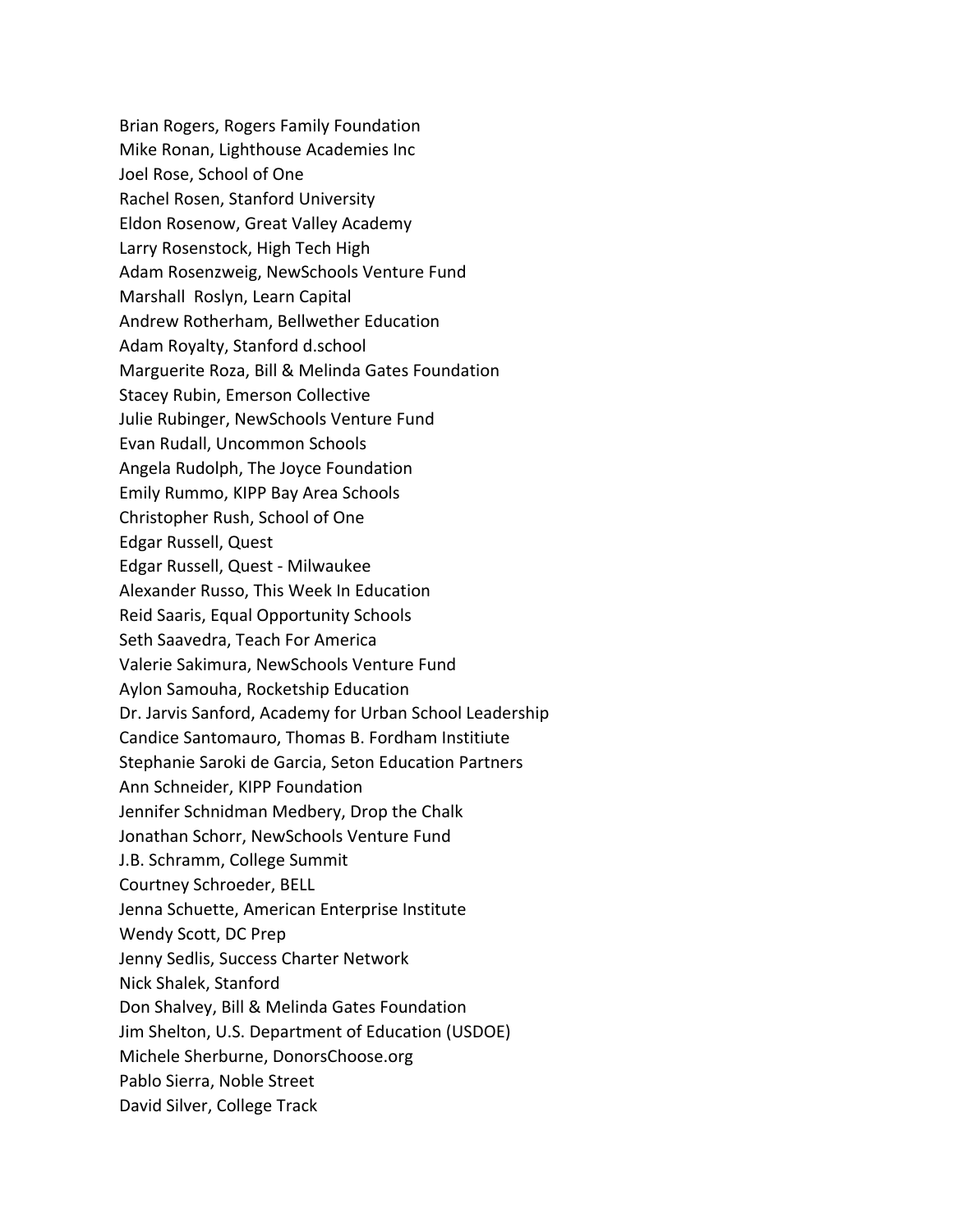- Brian Sims, AUSL
- Gretchen Sims, The Joyce Foundation
- Veenay Singla, Singla Consulting
- Shantanu Sinha, Khan Academy
- John Sipe, Houghton Mifflin Harcourt
- Marijke Smit, Project Frog
- Jeremy Smith, Rainwater Charitable Foundation
- Nelson Smith, NAPCS
- Laura Smith, Sesame Workshop
- Preston Smith, Rocketship Education
- Kim Smith, Bellwether Education Partners
- Abigail Smith, District of Columbia Public Schools
- Jesse Solomon,
- Sandy Speicher, IDEO
- Terrence Stecz, Lead America
- Jenny Stein, Draper Richards Kaplan Foundation
- Anne Stoehr, Walton Family foundation
- Rich Stombres, Penn Hill Group
- James Stovall, Victory Education Partners
- Rob Strain, Teach For America
- Alyson Sudow, Envision Schools
- Melora Sundt, University of Southern California
- Hanson Susan, New Teacher Center
- Peter Svahn, CP Svahn Educational Services
- Claire Sylvan, Internationals Network for Public Schools
- Vincent Talbert, PayPal
- Yutaka Tamura, Teacher U
- George Tattersfield, Guaranteach
- Diane Tavenner, Summit Public Schools
- Gina Tega,
- Hae Sin Thomas, urbanED solutions
- Eric Thomas, Noble Network of Charter Schools ‐ Rauner College Prep
- Andrea Thomas‐Reynolds, Algiers Charter Schools Association
- Beth Thompson, KIPP Bay Area Schools
- Ana Thompson, Charles and Helen Schwab Foundation
- Kirsten Tobey, Revolution Foods
- Katie Tobin, Stanford University
- Quang Tran, Stanford Graduate School of Business
- Sandra Treacy, W. Clement & Jessie V. Stone Foundation
- James Truong, Independent
- Jenny Tsai, Google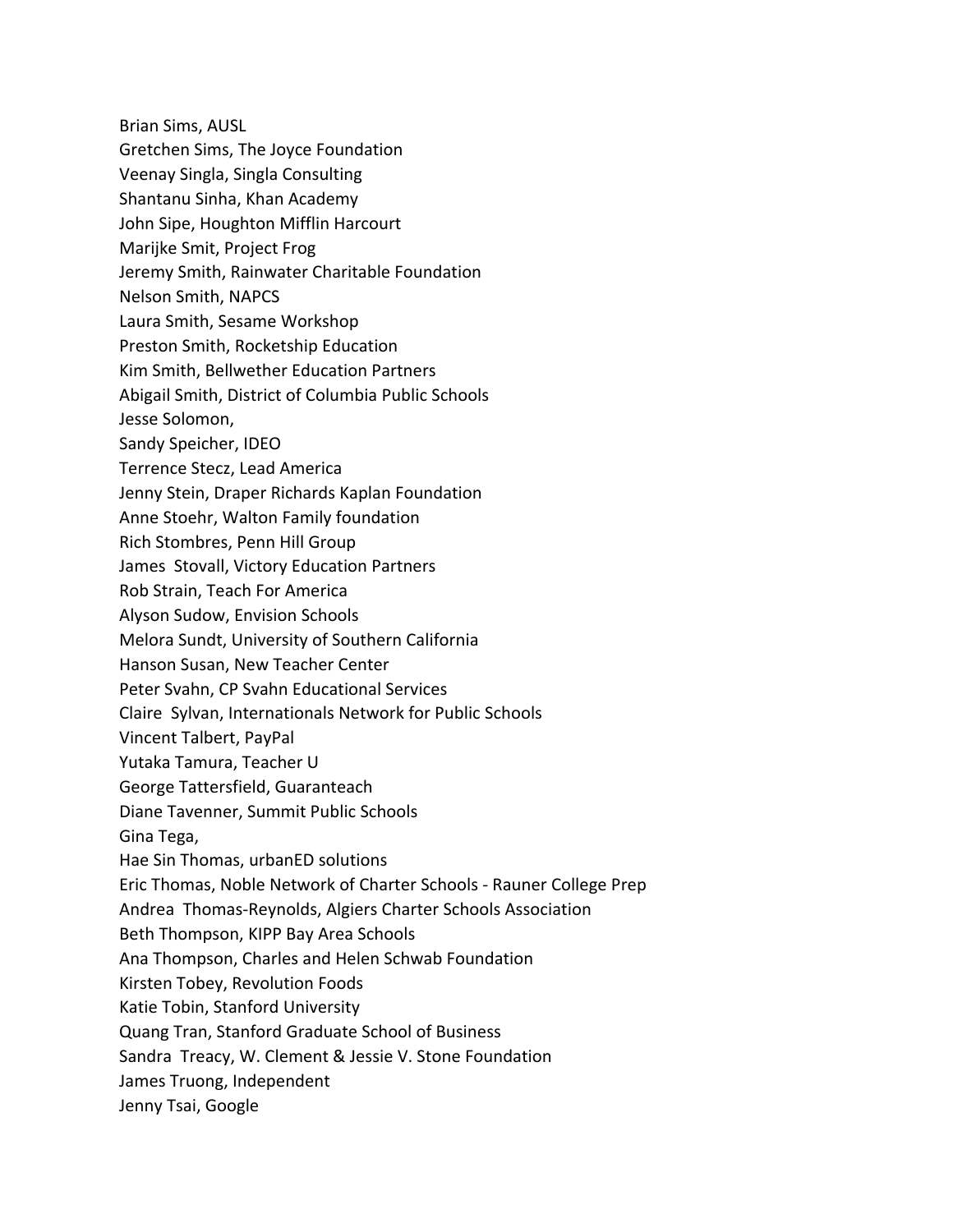Jeffrey Tsang, Lighthouse Academies Marshall Tuck, Partnership for Los Angeles Schools Julia Unger , EGG Foundation Sarah Usdin, New Schools for New Orleans Anna Utgoff, Aspire Public Schools Cynthia King Vance, Advanced Strategies LLC Tom Vander Ark, Learn Capital Mary Vascellaro, Teach for America Monica Vasquez, The New Teacher Project Joe Ventura, NewSchools Venture Fund Jessica Vibberts, Summer Search Steve Villano, EnCorps Teachers Program Elisa Villanueva Beard, Teach For America Melissa Wagasky, Teach for America Robert Waldron, Curriculum Associates Kirby Walker, Summer Search SF Marina Walne, Laura and John Arnold Foundation Natalie Walrond, Natalie Walrond Consulting LLC Carrie Walton Penner, Walton Family Foundation Hersey Wanny, Bullis Charter School Wendy Warren Crandall, Woodside Elementary School Dist Elliot Washor, Big Picture Learning Louise Waters, Leadership Public Schools Carlos Watson, Goldman, Sachs & Co. Jason Weeby, Education Pioneers James Weinberg, Commongood Careers Lynda Weinman, Joanne Weiss, please leave blank Mary Wells, Bellwether Education Partners Noah Wepman, Bill & Melinda Gates Foundation Eric Westendorf, E.L. Haynes PCS Jeffrey Wetzler, Teach for America Cameron White, NewSchools Venture Fund Clay Whitehead, Presence TeleCare Dave Whorton, Tugboat Ventures David Wick, KIPP Mieka Wick, CityBridge Foundation Jana Wilcox, Scholar Academies Sareena Wildberger, Self‐Employed Lawrence Wilder, Governor's Office, Commonwealth of Virginia James Willcox, Aspire Public Schools